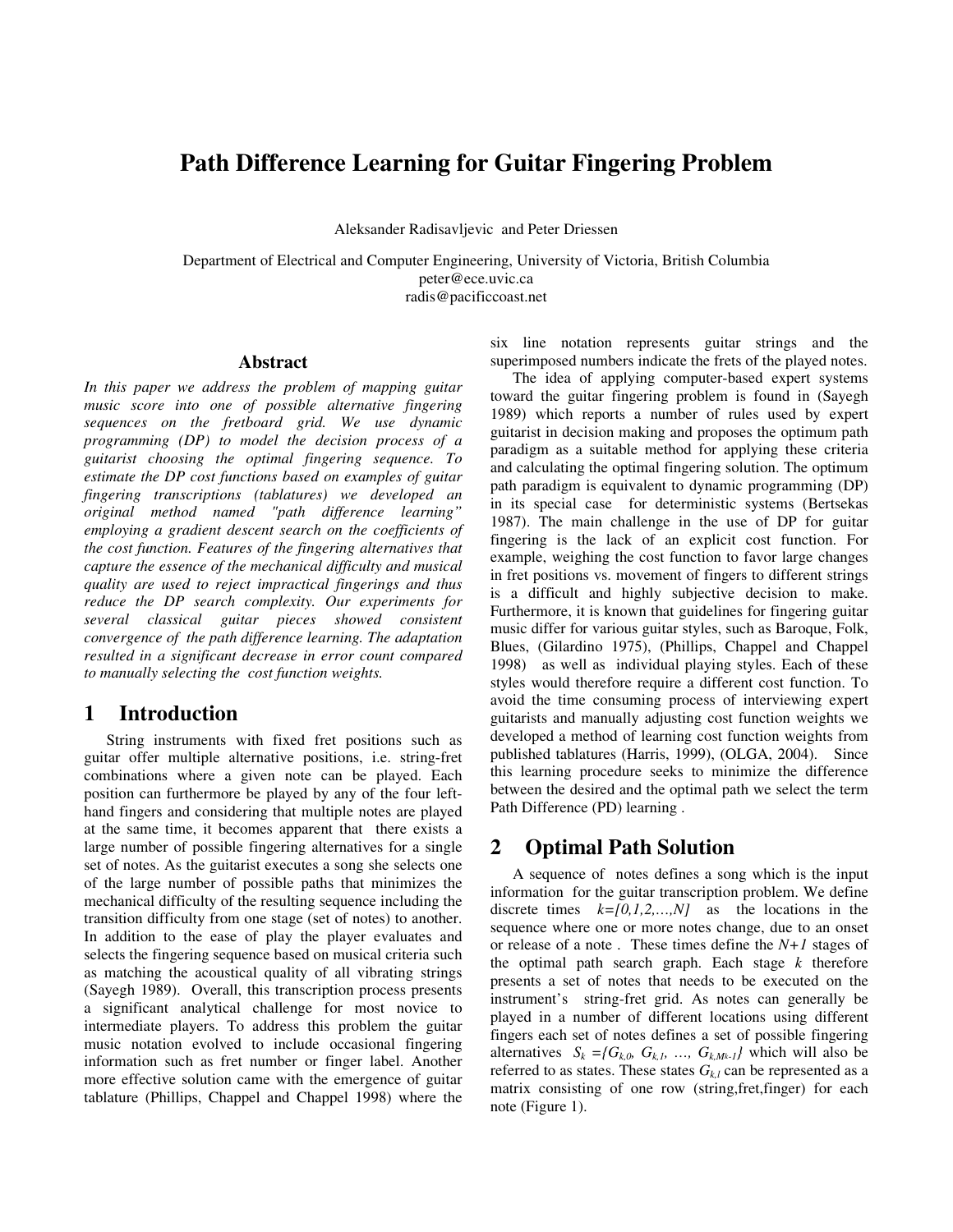

Figure 1. An example of generating polyphonic fingering alternatives for a single note set {C5,E4}. Symbols correspond to fretboard graphics directly above. The numbers located above each fret-string position identify the finger used.

Given a list of choices at each stage *k* the transcription process selects the fingering alternative from set  $S_k$  as described in Section 1. To measure these criteria we define a transition cost function  $C_i(i,j)$  and static cost function  $C_s(i)$ . The former defines the cost of transition between two consecutive stages, i.e. from state  $i \in S_k$  to state  $j \in S_{k+1}$ . Static cost function takes a single state *i* as the argument. The variables *i* and *j* are used as a more compact notation for states taken from sets  $S_k$ . A fingering sequence incurs a total path cost equal to the weighted sum of static and transition cost terms for the states occurring on the path (see figure 2). The static cost term is a novel feature we introduce primarily to model the varying static difficulty of different fingering alternatives when multiple notes are played simultaneously.

With cost functions specified we are now able to search for the optimal path as illustrated in the state transition graph (figure 2). Dynamic programming algorithm performs this search efficiently in a stage-by-stage manner based on Bellman's principle (Bertsekas 1987). Exhaustive search, by comparison, would require evaluation of all possible paths through the transition graph. The dynamic programming algorithm proceeds backward in a recursive fashion according to the following equation,

$$
J_N(i) = C_s(i), \quad i \in S_N \tag{1}
$$

$$
J_k(i) = \min_{j \in S_{k+1}} \{C_i(i, j) + J_{k+1}(j)\} + C_s(i), \quad i \in S_k
$$
  
for  $k = N-1, N-2, ..., 0$  (2)

where  $J_k(i)$  is the minimum cost from state  $i \in S_k$  to the terminal node. Retracing this path for  $J_0(0)$ , i.e. from initial state yields the globally optimal path.



Figure 2. The state transition graph. The number of states will in general be different at each *k*.

## **3 Using Feature Representation for Fingering Alternatives**

From the definition of states  $G$  we observe that there is a large number of possible polyphonic states achievable within physical constraints of the left hand. Each combination of up to 6 positions on a string-fret grid of 6x17 and each combination of associated fingers results in a unique state. The approach of assigning a static cost to each state and a transition cost to all possible state transitions results in prohibitive memory requirements, since calculating transition cost directly in the state domain would require a lookup table with an entry for each combination of states (*i,j*). Instead we seek to extract *features* which contain the information to discriminate between desired and undesired states. Examples of transition features are "number of frets traversed by a specific finger", "finger changes from used to unused", etc. Example of static features are "number of frets between consecutive fingers", "average fret location", "number of empty strings ", etc. The cost functions can then be expressed in terms features extracted from states as following,

$$
C_t(i, j) = F_t(i, j) \cdot w_t \tag{3}
$$

$$
C_s(i) = F_s(i) \cdot w_s \tag{4}
$$

where feature extraction functions  $F_t(i,j)$  and  $F_s(i)$  result in vectors of transition and static features respectively and weights determine the "relative-importance" of individual features. In the linear case expressed in  $(3)$ , $(4)$ , the cost is simply an inner product between feature vectors  $F_t$ ,  $F_s$  and the weight vectors  $w_t$ ,  $w_s$  respectively. Since features nicely describe important physical aspects of the fingering alternatives they can be effectively used to reject impossible states from the combinatorial expansion described in figure 1. This can further greatly reduce the DP search space.

## **4 Path Difference Learning**

PD learning requires a training set which consists of an input sequence of notes and the corresponding fingering sequence selected by an expert guitarist. We shall refer to the later as the *desired path* within the dynamic programming transition graph. The desired path, which can readily be obtained from guitar tablatures, represents a playing style we seek to model by adjusting the weights of the cost functions. The resulting weights determine the relative importance of individual cost measures for this playing style. The goal of this learning phase is to use the trained system to generate transcriptions in the same fingering style for other guitar compositions.

The main idea behind PD learning is to adjust the cost function weights until the desired path becomes optimal within the dynamic programming search  $(1)$ , $(2)$ . To achieve this search in the cost function weight space it would be convenient to apply some stochastic search method such as simulated annealing (Kirkpatrick, Gelatt and Vecchi 1983)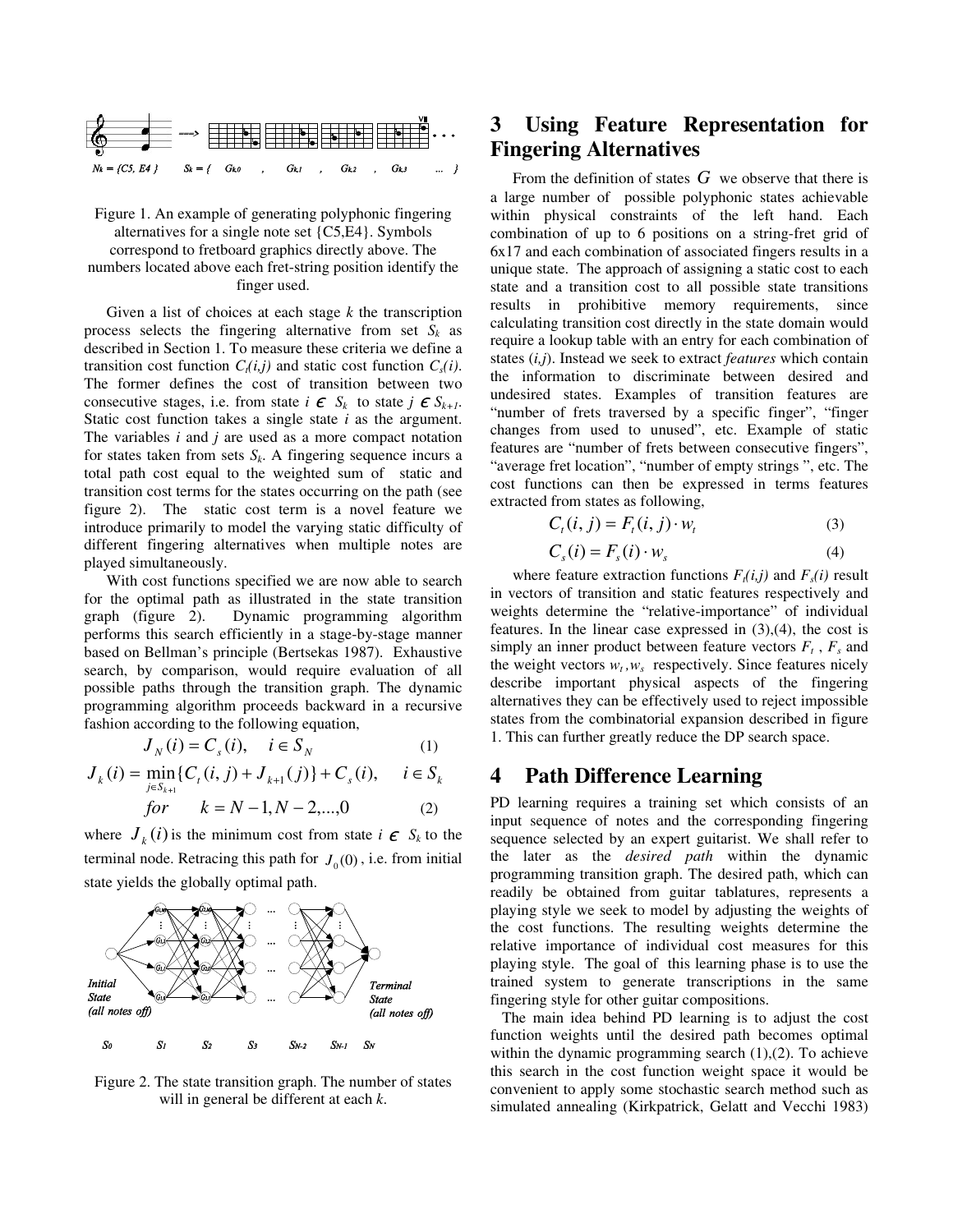or genetic search (Goldberg 1990), this however results in prohibitive computational complexity as the dynamic programming search is evaluated in each trial. In contrast, PD focuses only on sections where the optimal and the desired paths are different. In this approach only the two competing paths are processed placing the focus on states "where the differences matter" (figure 3). Consequently the computational burden is much lower . The indices within the states in figure 3 are used as the state identifiers and may be used as arguments  $i, j$  for calculating costs  $C_s$  and  $C_t$ ,



Figure 3. State transition graph with two path difference segments denoted as pairs {desired path, actual path}  ${P_d(0), P_a(0)} = {(1,2,3,4), (1,8,9,4)}$  and  ${ P_d(1), P_a(1) } =$  $\{(5,6,7),(5,10,7)\}.$ 

In the above example PD learning updates the weights of cost functions *C<sup>t</sup>* and *C<sup>s</sup>* such that the cumulative cost of the desired path becomes lower than the cumulative cost of the actual (previously optimal) path.

PD learning is a form of gradient descent update on cost function weights such that the total path cost of the desired path is decreased while the total path cost of the current optimal path is increased until the desired path becomes optimal. To avoid complex notation for the general case we illustrate this process using the example from figure 3 containing the two path difference.

Cumulative path costs before weight updates is:

$$
P_a(0) = C_r(1,2, w_r) + C_s(2, w_s) + C_r(2,3, w_r) + C_s(3, w_s) + C_r(3,4, w_r)
$$
  
\n
$$
P_a(0) = C_r(1,8, w_r) + C_s(8, w_s) + C_r(8,9, w_r) + C_s(9, w_s) + C_r(9,4, w_r)
$$
  
\n(5)  
\n
$$
P_a(1) = C_r(5,6, w_r) + C_s(6, w_s) + C_r(6,7, w_r)
$$
  
\n(5)  
\n
$$
P_a(1) = C_r(5,10, w_r) + C_s(10, w_s) + C_r(10,7, w_r)
$$
  
\n(6)

The weight update equations are derived by minimizing an error measure *E* designed to increase as the ratio of actual and desired path costs increase. This error measure is defined as,

(7)

$$
E(w_t, w_s) = \sum_j \begin{cases} \left(1 - \frac{P_a(j)}{P_a(j)}\right) & \text{if } P_a(j) > P_a(j) \\ 0 & \text{otherwise} \end{cases}
$$

The update equations for transition and static weights then become:

$$
w_{t}^{k+1} = w_{t}^{k} - \alpha \cdot \sum_{j=0}^{1} \left( P_{a}(j) \cdot \frac{\partial P_{a}(j)}{\partial w_{t}^{k}} - P_{a}(j) \cdot \frac{\partial P_{a}(j)}{\partial w_{t}^{k}} \right) \qquad \text{for } k = 0, 1, ..., L
$$
\n
$$
(8)
$$
\n
$$
w_{s}^{k+1} = w_{s}^{k} - \alpha \cdot \sum_{j=0}^{1} \left( P_{a}(j) \cdot \frac{\partial P_{a}(j)}{\partial w_{s}^{k}} - P_{a}(j) \cdot \frac{\partial P_{a}(j)}{\partial w_{s}^{k}} \right) \qquad \text{for } k = 0, 1, ..., L
$$
\n
$$
(9)
$$

The condition  $P_d > P_a$  in (7) requires that only the unresolved path difference segments *j* are used in the optimization. Gradient descent, therefore, makes changes to the weight vectors in the direction that reduces the error measure *E*. Parameter  $\alpha$  in (8),(9) is a fixed step size that we selected empirically at 0.003. Note that partial derivatives of cumulative path costs  $P_d$  and  $P_a$  in (8),(9) translate simply into partial derivatives of cost functions  $C_t$ and *C<sup>s</sup>* which can be readily calculated without resorting to numerical methods.

After L iterations the PD gradient descent procedure corrects some or possibly all path difference segments. The resulting weight vectors are then used in  $(1),(2)$  to compute the globally optimal path again. This generally results in new previously unknown path difference segments. PD learning proceeds by appending the new path difference segments to the list. This process repeats for several rounds until no new path differences are discovered (figure 4). Fortunately, experiments with real guitar fingering data show that a relatively small number of such rounds are necessary before path difference list stabilizes. Furthermore, the stable path difference list contains only a small fraction of all possible dynamic programming states therefore maintaining the advantage of low computational complexity. We are now able to summarize the complete PD learning procedure in a table of algorithmic steps:

| Step-1 | Initialize weight vectors as some $w_t^0$ and $w_s^0$ .<br>Initialize path difference list as an empty list.                    |
|--------|---------------------------------------------------------------------------------------------------------------------------------|
| Step-2 | Calculate the optimal path using $(1)$ , $(2)$ .<br>Extract path differences relative to the desired<br>path (figure 3)         |
| Step-3 | If no path difference segments are found,<br>terminate learning. The result is the latest<br>$w_t^k$ , $w_s^k$                  |
| Step-4 | Add unique path difference segments to the<br>path difference list                                                              |
| Step-5 | Run gradient descent for $L^k$ iterations (8),(9).<br>Dependency on $k$ allows us to gradually<br>increase $L$ in later rounds. |
| Step-6 | Repeat from step-2.                                                                                                             |

Table 1. PD learning algorithm